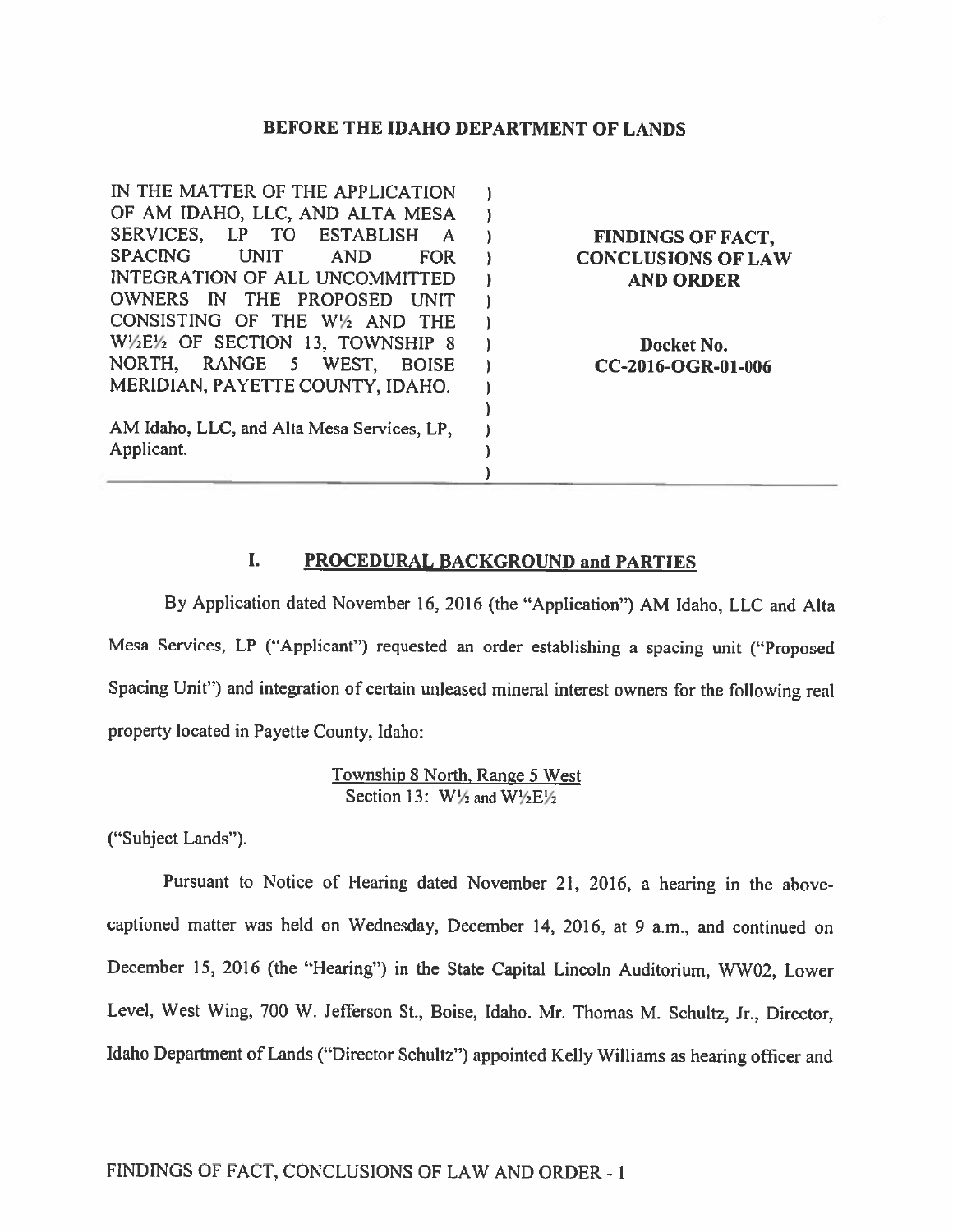presiding officer ("Hearing Officer") in the above-captioned matter by Notice of Appointment of Hearing Officer and Presiding Officer dated November 21, 2016.

Director Schultz was presen<sup>t</sup> at the hearing. Mr. Michael Christian ("Mr. Christian") represented the Applicants, AM Idaho, LLC and Alta Mesa Services, LP ("Applicant"). Mr. David M. Smith ("Mr. Smith"), Vice President — Exploration for AM Idaho, LLC and Mr. David Pepper ("Mr. Pepper"), Senior Landman for AM Idaho, LLC provided affidavits in suppor<sup>t</sup> of Applicant and participated in the Hearing. Mr. J. Morgan Minton, Idaho Deputy Attorney General ("Mr. Minton") appeared on behalf of the Idaho Department of Lands and Mr. James Thum, Oil and Gas Program Manager for the Idaho Department of Lands ("Mr. Thum"). who also participated in the Hearing. None of the mineral interest owners provided written responses to the Application or participated in the Hearing.

Certain public witnesses attended the Hearing and provided statements, some of which were directed at the Application in Docket No. CC-2016-OGR-01-006, and to Docket Nos. CC 2016-OGR-001-004 and -005. Although those public statements were included in the official transcript of the Hearing and are par<sup>t</sup> of the record, they do not serve as the basis for any conclusions contained in the Findings of Fact, Conclusions of Law or Order for this docket.

Prior to the Hearing, on December 8, 2016, at 1:30 p.m., <sup>a</sup> prehearing conference was held via telephone ("Prehearing Conference"). In the interest of administrative economy, for purposes of the Prehearing Conference only, the Prehearing Conference consolidated the abovecaptioned matter with Docket Nos. CC-20l6-OGR-01-004 and -005 (collectively, "Consolidated Prehearing Docket"); and on December 9, 2016, the Hearing Officer issued a Prehearing Order for the same.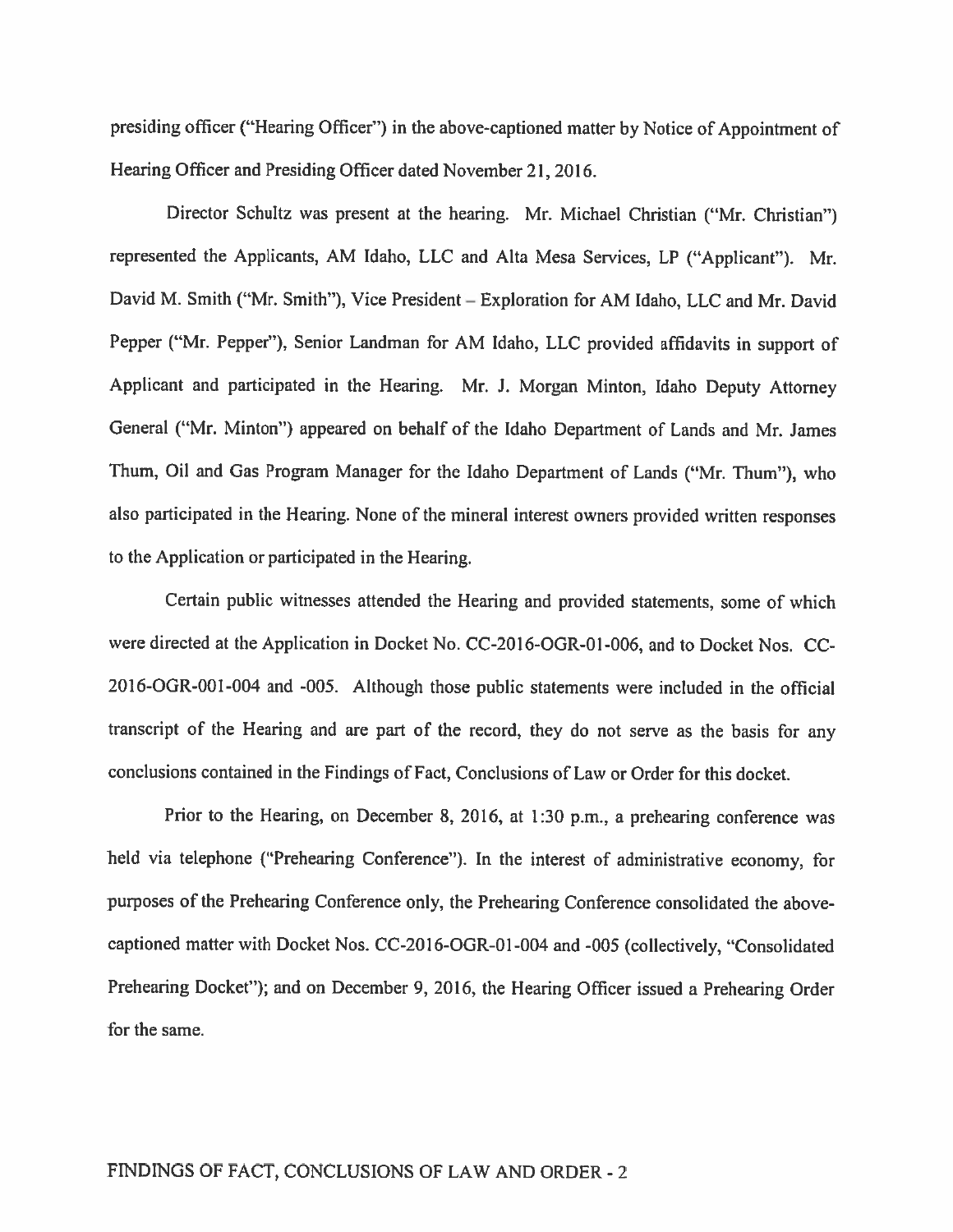Also prior to the Hearing, Mr. Minton submitted the Idaho Department of Lands' ("IDL") Prehearing Brief dated December 7, <sup>2016</sup> ("IDL Prehearing Brief'), in which IDL summarized Idaho law governing spacing units and integration, and took no position on the request made in the Application.

During the Hearing, Exhibits AM-I, AM-2 and AM-3 were admitted into evidence and are included in the record.

All parties, interested persons, and public witnesses who wished to participate in the Hearing were provided with an opportunity to present testimony and evidence. The Parties to the proceedings also were provided the opportunity present opening and closing statements, cross examine witnesses, offer rebuttal testimony and re-direct witnesses. Director Schultz and the Hearing Officer also asked questions and examined the evidence submitted.

Director Schultz, having considered the testimony presented and the exhibits received into evidence at the Hearing, being fully advised, and for good cause, hereby makes the following findings of fact, conclusions of law, and order in this matter.

## II. FINDINGS OF FACT

I. Pursuant to IDAPA 04.11.01.602, the Hearing Officer takes judicial notice that as required by Idaho Code § 47-324(c)(iii), IDL mailed <sup>a</sup> copy of the Application and Notice of Hearing, by certified mail, return receipt requested, to the last known addresses provided in the Application for all those uncommitted mineral interest owners identified by the Applicant as owning interests in the Proposed Spacing Unit.

2. Notice of the time, <sup>p</sup>lace, and purposes of the Hearing were duly published in the Independent Enterprise, <sup>a</sup> weekly newspaper of general circulation in Payette County, pursuant to the requirements of Idaho Code  $\S$  47-324(c)(iii).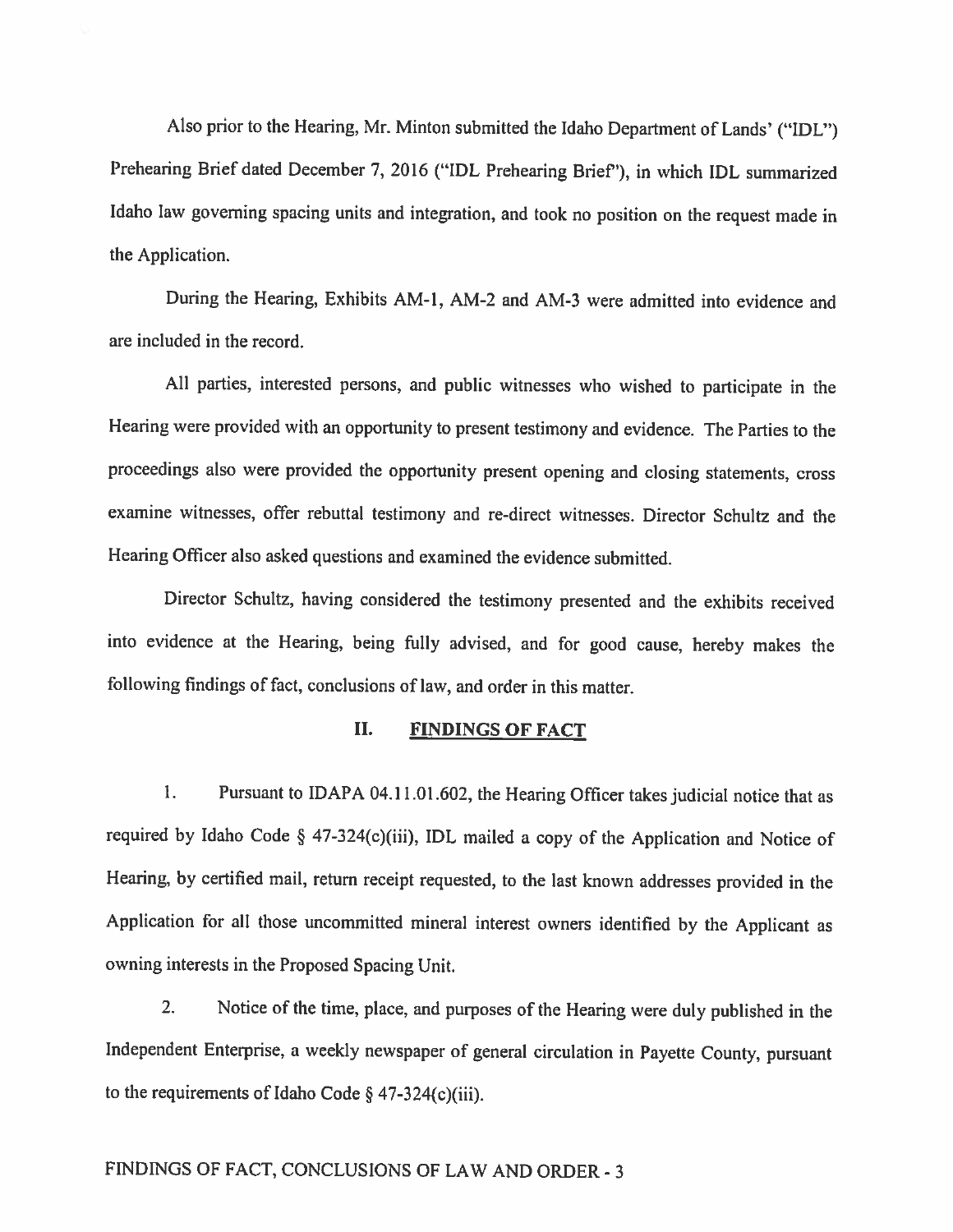3. This Findings of Fact, Conclusions of Law and Order incorporates by reference the entire record in this matter, including the Application and accompanying exhibits, correspondence from mineral owners and public witnesses, correspondence and documents from personne<sup>l</sup> with the Idaho Department of Lands ("IDL"), notices, <sup>p</sup>leadings, responses from the parties, and the hearing transcripts.

4. AM Idaho, LLC and Alta Mesa Services, LP filed the Application with IDL on November 16, 2016; and by letter dated November 22, <sup>2016</sup> ("IDL Letter"), IDL notified the Applicant that its Application was administratively complete as described in Idaho Code § 47- 322.

5. The IDL Letter also states that IDL's "acceptance of the applications for filing is only the initial step in Ihe hearing process and should not be construed as preventing IDL or the hearing officer from determining that additional information may be needed in order to gran<sup>t</sup> the application."

### A. SPACING

1. The Applicant seeks an order establishing <sup>a</sup> 480-acre spacing unit for <sup>a</sup> vertical well in, and the production of oil, gas and other hydrocarbons from, the Poison Creek and Chalk Hills formations of the Idaho Group underlying the Proposed Spacing Unit compose<sup>d</sup> of the Subject Lands.

2. In the Affidavit of Mr. Smith, included in the November 16, <sup>2016</sup> Application ("Smith Affidavit"), he states that the "proposed 480 acre unit would exclude lands tested and condemned by the dry Bridge May #1-13 well, which sits on the western edge of the  $E/2NE/4$  of Section 13." Interpretation of seismic data leads Applicant to conclude that the "target sand's down dip productive limit is likely contained within [the] proposed unit area."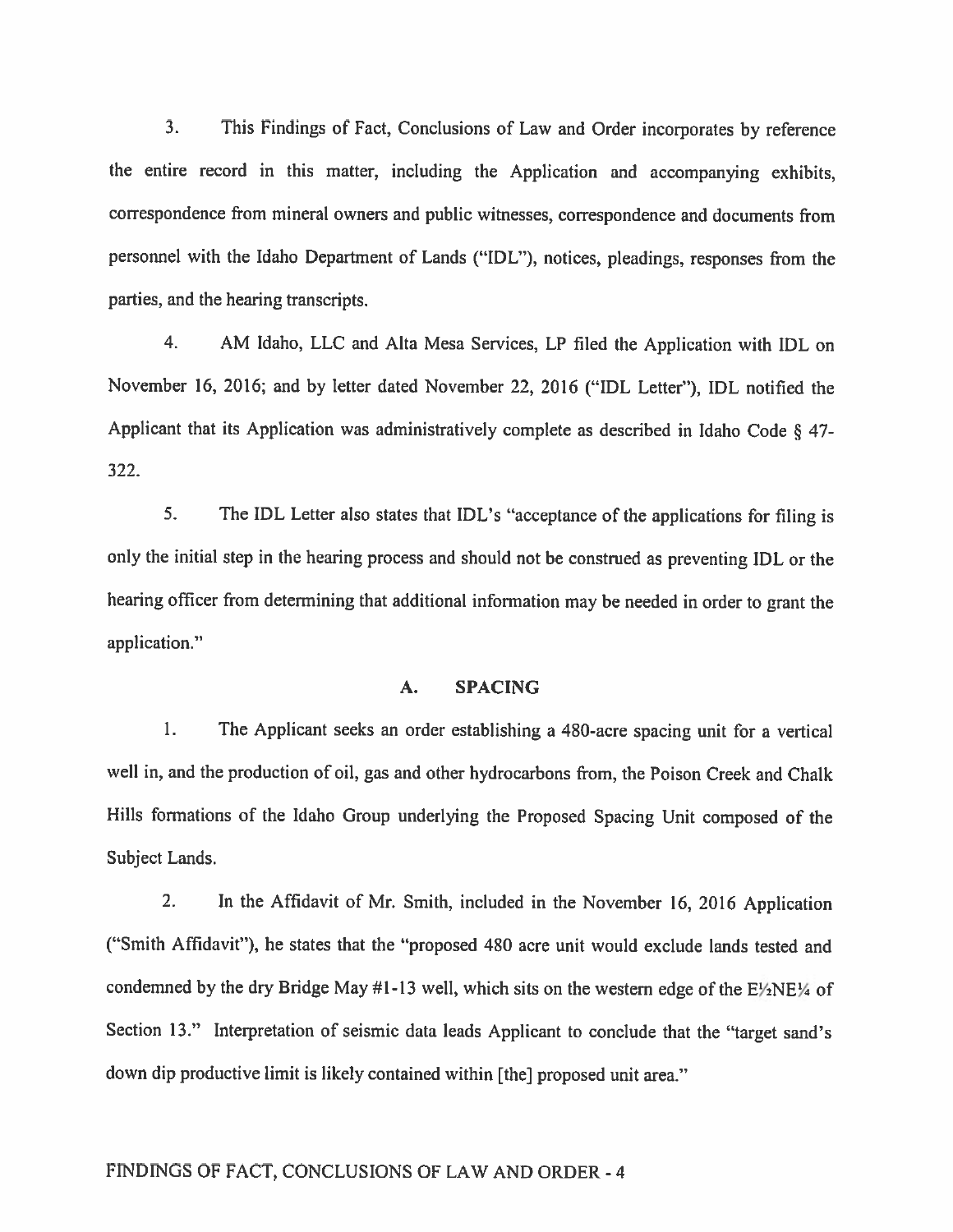3. The uncommitted minerals underlying the Proposed Spacing Unit are owned by private individuals. The Applicant is the owner of working interests in the Subject Lands, and the Applicant has obtained <sup>a</sup> lease for the proposed drill site.

4. The Application includes an exhibit containing <sup>a</sup> <sup>p</sup>lat depicting the section in which the quarter-quarter sections propose<sup>d</sup> for spacing and integration are located, and individual owners are identified by corresponding tract numbers.

5. Based on Mr. Smith's Affidavit and testimony he provided during the Hearing, the Proposed Spaced Interval beneath the Subject Lands is <sup>a</sup> presume<sup>d</sup> structural trap with fluvial and lacustrine sands deposited in the Western Snake River Plain as it began downwarping and faulting. The seal for the reservoir appears to be claystones and tuffaceous silts of the Glenn's Ferry formation that overlays the trap.

6. Mr. Smith stated in his affidavit that "[plotential source rocks are dark gray carbonaceous shales and coals found in some of the deeper area wells (Chevron James #1, Champlin Deer Flat #11-19, etc.)."

7. At the Hearing, Mr. Smith testified that the information used to form his conclusions about the location of the reservoir was based primarily on interpretation of geophysical seismic data used in conjunction with historical well logs from wells located between two and six miles away from the Proposed Spacing Unit.

8. Mr. Smith stated in his affidavit that "local well control suggests significant variability of porosity, permeability and sand thickness in the target section." He stated in his testimony that wells within the area may <sup>g</sup>ive some idea about conditions within the target areas.

9. The Applicant did not provide evidence of well logs or interpretations of well logs during the Hearing.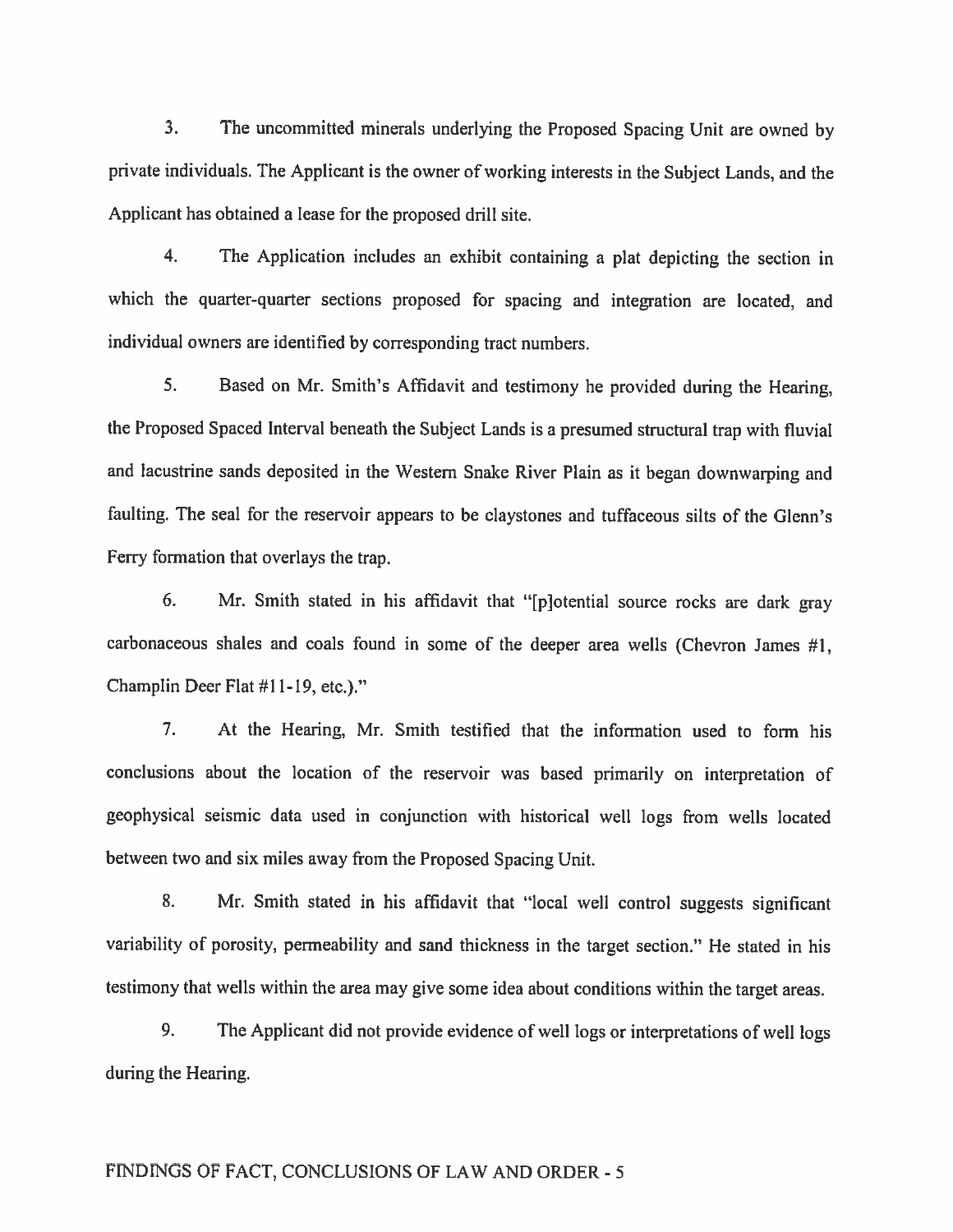10. Mr. Smith testified regarding conclusions he made about the possible size and location of the reservoir based on seismic data he had examined; however, the Application did not include seismic data and evidence of seismic data was not provided at the Hearing.

11. Mr. Smith testified regarding Exhibits AM-l and AM-2, explaining that the exhibits were depictions of conclusions he had drawn from seismic data obtained in the area. Mr. Smith testified that based on his interpretation of the data, the Applicant could estimate the most productive location to drill because the strength of the reflection from sand in the seismic data indicated there also may be an accumulation of gas.

12. Mr. Smith testified that "seismic . . . [data] is a tool and it's a bit of a gross tool, but it's our best estimate or best interpretation at this time as where we think the gas may be. And when you get around the boundaries and the edges, there is <sup>a</sup> certain amount of uncertainty. So this is the best we can say at this point, barring new drilling." Mr. Smith testified that he had examined well logs acquired after drilling in the Willow Hamilton field.

13. Mr. Smith testified that his confidence in the seismic interpretation he completed for the Hamon Area at issue in this proceeding was based on his prior experience with interpreting similar data from the Willow Hamilton field.

14. Mr. Smith testified that based on his interpretation of the seismic data, the target reservoir for the Proposed Spacing Unit occurred in the same type of "lake basin" as the Willow Hamilton area.

15. Mr. Smith testified regarding the process by which the Applicant correlates seismic data with data obtained from other sources, to reach the conclusions relied upon to locate the potential target reservoir as follows:

> So what we've done here is we've merged two different surveys that we've acquired, one in this new area we're proposing these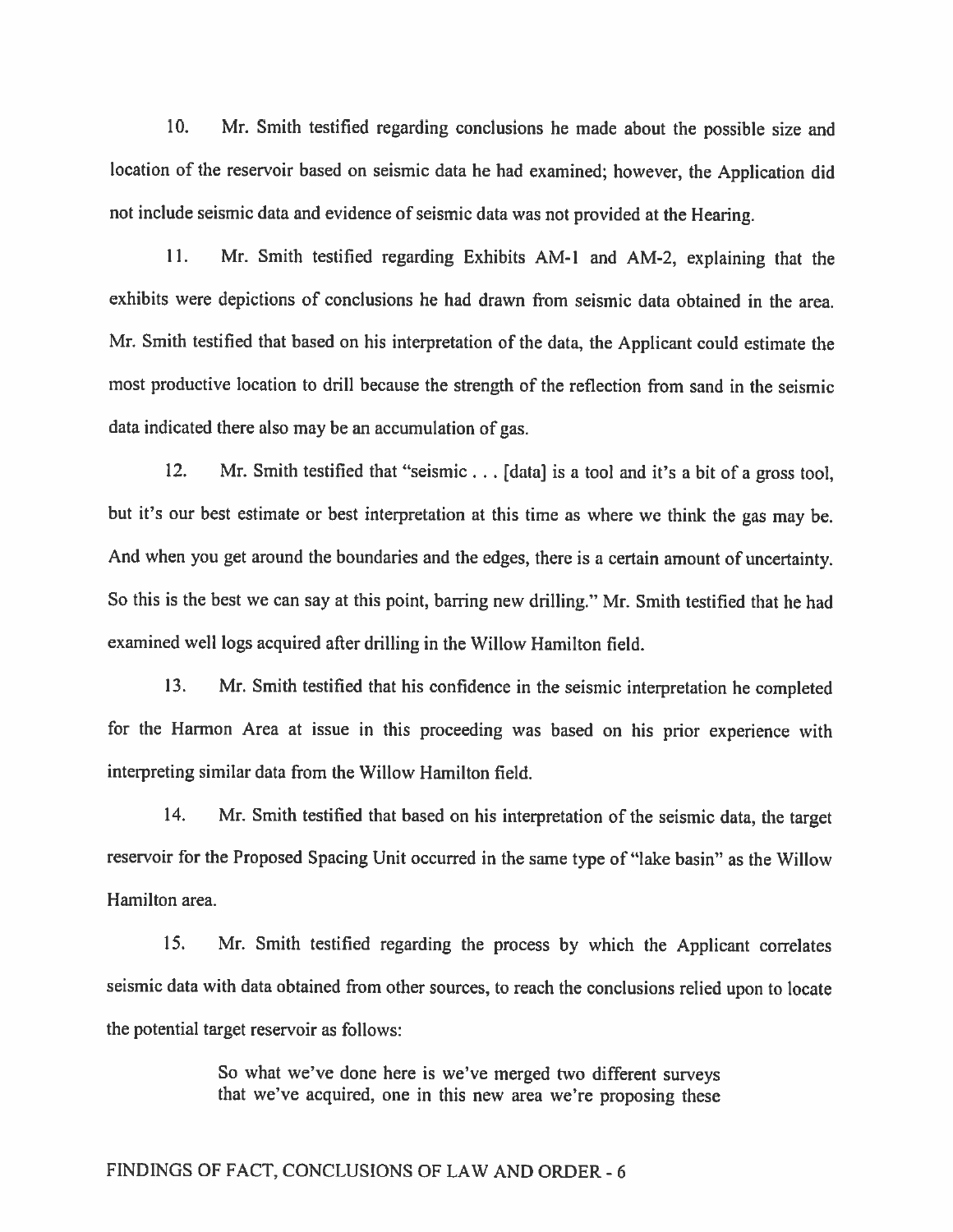units [Proposed Spacing Unit] with previously acquired data in the Willow [Hamilton] area, and we've processed them together. And the basic procedure to understand is that if you find <sup>a</sup> sand in the subsurface in the wells — and so we'll do field work around the basin, and we look at all the previously drilled wells over the last hundred years to try and establish patterns of how the sands are distributed. And then we incorporate that into our seismic data. And for example, in this prospect, that May well there is sands that that well found.

16. Mr. Smith testified that data from one of the Applicant's wells in the Willow

Hamilton area was used to correlate with seismic data in the Proposed Spacing Unit.

17. However, Mr. Smith also testified that <sup>a</sup> well in the same Section <sup>13</sup> was studied,

and he testified as follows:

As geoscientists we try to honor all the data that is available. And the fact of the matter is, is that this is an exploration <sup>p</sup>lay. And so there is very scattered points of what we call control, subsurface control. That's sort of our ground truth. And in this area it's the May [1-13] well, which is in this section. And then approximately two or three miles west of here there's  $a$ well, it was drilled in the early 80's as <sup>a</sup> geothermal test that the Department of Energy funded in the town of Ontario. And that well went to about 10,500 feet, <sup>I</sup> believe. Something like that. And it found predominately shell [sic, shale] but it also found some sands. And the two logs look very different between two or three miles to the west and then this May well. So it tells you that the sands vary in quality and thickness and presence and that sort of thing. So that's what we use the 3-D seismic for.

18. IDL did not take <sup>a</sup> position on the Application in its Prehearing Brief, but in that brief reserved the right to do so and to "provide additional evidence and analysis based on information or evidence that may be introduced at the hearing in this matter."

19. At the Hearing, Mr. Thum testified that he had spent an extensive amount of time

doing <sup>a</sup> technical review of information the Applicant made available at its offices, including the

well information from the May 1-13 Well, the seismic information for the general area of the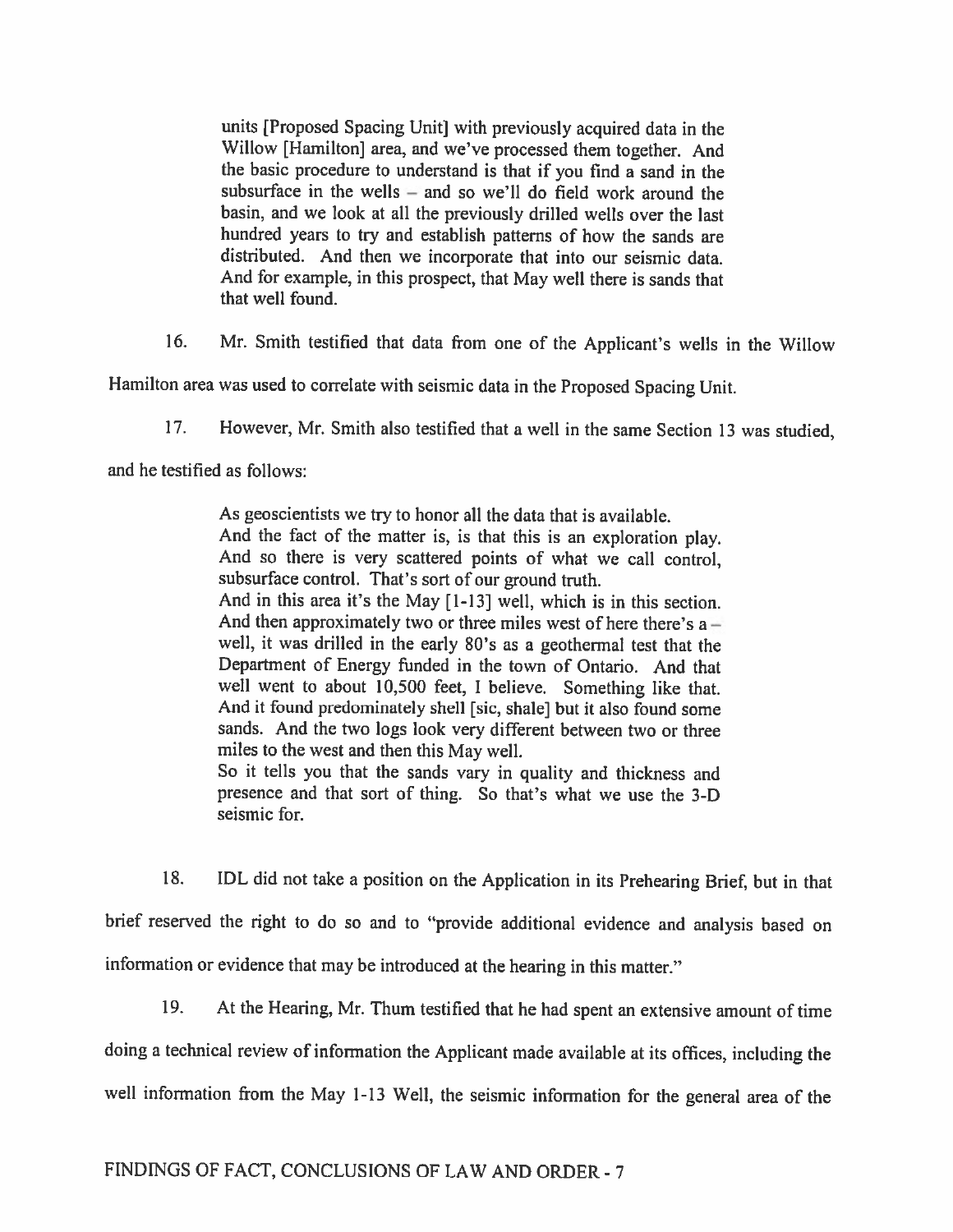Subject Lands and the well logs for some of the Applicant's producing wells in the adjacent, Willow Hamilton field.

20. Mr. Thum testified that the Applicant made the materials available on <sup>a</sup> geologic work station that enabled Mr. Thum to examine different seismic profiles and orientations. Mr. Thum also testified that Mr. Smith provided <sup>a</sup> detailed explanation of his findings and reasoning for identifying the Proposed Spacing Unit.

21. Mr. Thum testified that based on his training, knowledge and experience, the materials he examined at the Applicant's offices and the information he learned from Mr. Smith adequately supported the conclusions presented in the Application.

22. Mr. Smith testified that the Proposed Spacing Unit is located in an area that remains largely undeveloped and wildcat in nature; and as such, the seismic data and limited well data from surrounding land is the best evidence available for determining the location of <sup>a</sup> reservoir at this time.

23. As described in the Application, "[b]ecause of the wildcat nature of the proposed activity, the specific subsequent operations are unknown at this time." Based on the Application, the purpose of operations on the Subject lands is exploratory and if a successful well is developed, operations would be "similar to the operations found at the previously drilled and completed wells in the Little Willow area, such as the ML 1-3, ML 2-3, Kauffman 1-34, and Kaufffian 1-9."

24. Lastly, Mr. Smith stated in his first affidavit and testimony that <sup>480</sup> acres is not smaller than the maximum area that can be efficiently and economically drained by <sup>a</sup> vertical well completed and produced from the Spaced Interval.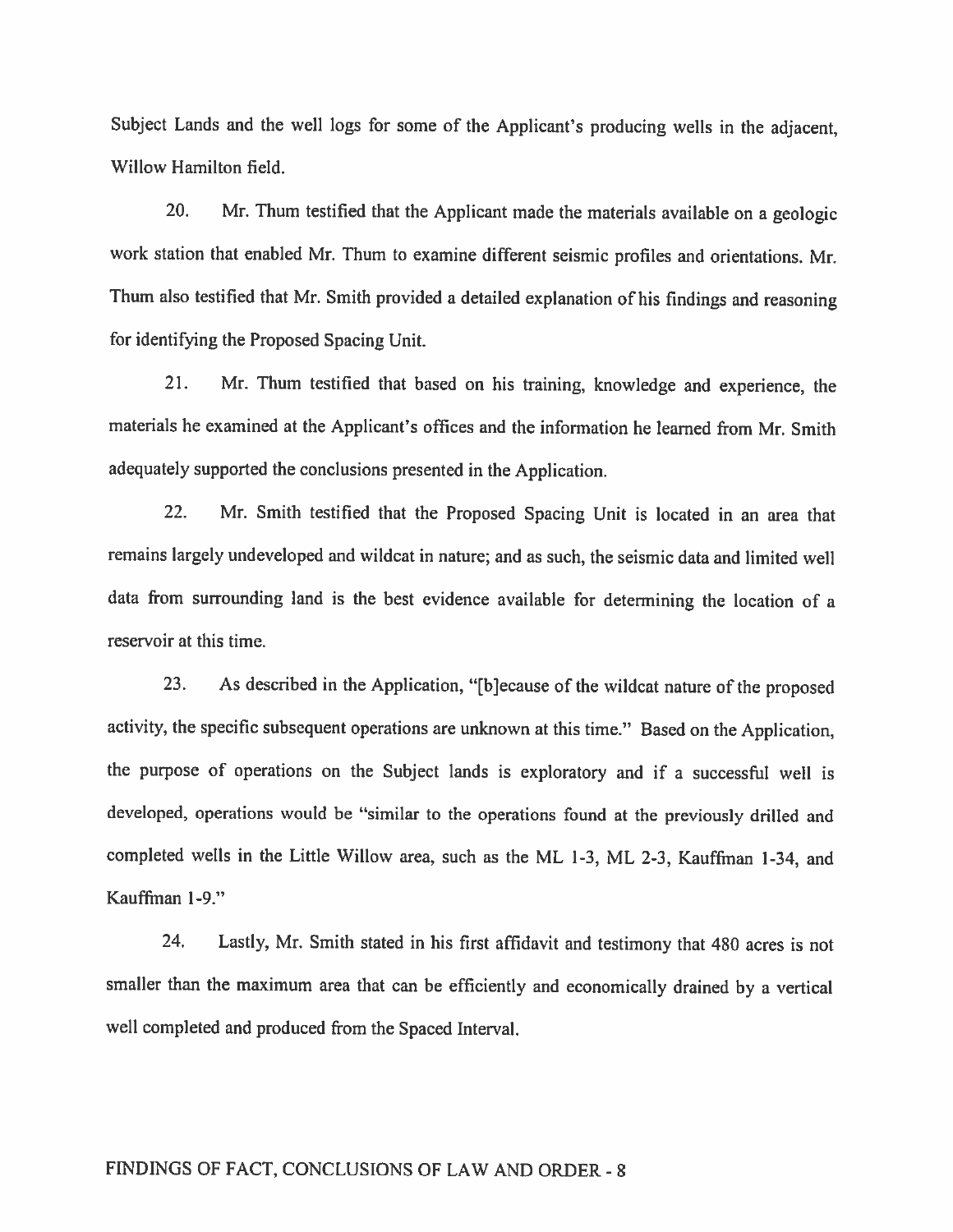25. The Proposed Spacing Unit is located within <sup>a</sup> standard governmental section, in Section <sup>13</sup> of the Subject Lands; thus adjacent sections may be developed in an orderly manner, based on well setback rules governing locations within <sup>a</sup> standard governmental section.

### B. INTEGRATION

1. In addition to requesting an order spacing the Subject Lands, the Applicant requests that the lands and mineral interests encompassed in the Proposed Spacing Unit be integrated ("Proposed Integration Interests").

2. The Application includes Exhibit H, <sup>a</sup> list of names and last known addresses of proposed uncommitted mineral interest owners, identified by tract numbers that correspond with parcels of the Proposed Spacing Unit that are to be integrated. The parcel numbers are identified on the Plat that is attached as Exhibit <sup>A</sup> to the Application. Exhibit <sup>H</sup> also details the efforts made to contact uncommitted owners and reach an agreement for leasing.

3. The Application includes evidence of certified mail addressed to each uncommitted mineral interest owner, and an example of the letter containing the Applicant's offer to lease. It also includes an affidavit of publication intended to <sup>g</sup>ive notice of the Applicant's intention to develop the mineral resources to those who were no longer at the last known address, or otherwise unlocatable. The letter and publication evidence the Applicant's compliance with Idaho law that requires an attempt to <sup>g</sup>ive mineral owners actual prior notice of the intent to develop the mineral resource. Idaho Code  $\S$  47-322(d)(x).

4. Exhibit <sup>E</sup> to the Application is the Affidavit of Mr. Pepper ("Pepper Affidavit"), in which he stated that the Applicant had obtained leases for 84.9% of the mineral interest acres in the Proposed Spacing Unit. During his testimony, Mr. Pepper indicated that the percentage of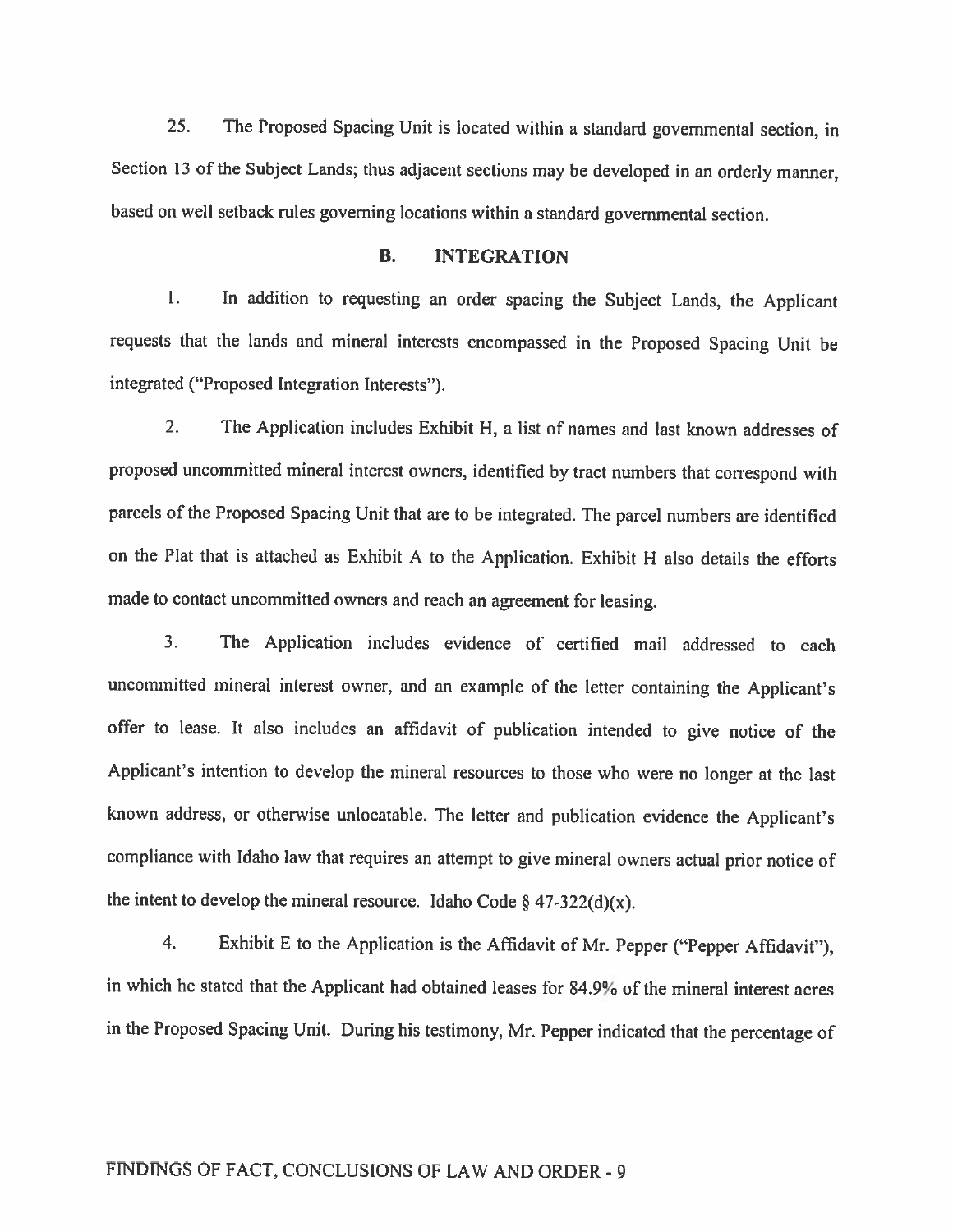leased individuals had increased in the time since he made the statement in his affidavit, but he did not know the precise revised percentage number increase at the time of the Hearing.

5. Mr. Pepper testified regarding his efforts prior to submission of the Application and the Hearing, and his ongoing efforts to reach an agreement with individuals who might agree to speak to him.

6. By Notice of Withdrawal of Application to Certain Mineral Owners dated January 13, 2017, the Applicant reported that they had "leased the mineral rights" of Beverly J. Aldrich and Margaret E. Lightfoot.

7. The Applicant ceased making efforts to reach an agreement with those individuals who had refused to speak with the landmen or engage in any negotiation from the outset, and who had requested that the Applicant not contact them again. The highest bonus paid in the Proposed Spacing Unit was \$100 per acre.

8. During the Hearing, Mr. Pepper testified that mineral owners who extended their leases pursuant to the option to extend, would be paid the same bonus of \$100 per mineral acre, rather than the \$50 per mineral acre as indicated in the Application.

9. The Application describes the five options for participating in the Proposed Spacing Unit as provided by Idaho law. Under Idaho Code § 47-322(c)(i)-(iv), <sup>a</sup> mineral interest owner may choose one of the following options: a) become <sup>a</sup> working interest participant and bear <sup>a</sup> proportionate cost of participating in <sup>a</sup> well as provided for in the joint operating agreement; b) become <sup>a</sup> nonconsenting working interest owner as provided for in the joint operating agreement, ultimately recovering as <sup>a</sup> proportionate share of the proceeds attributable to production from the well, as <sup>a</sup> carried interest, after incurring up to <sup>a</sup> 300% risk penalty; c) become <sup>a</sup> lessee, and agree to lease <sup>a</sup> mineral interest for <sup>a</sup> certain dollar amount as <sup>a</sup> bonus and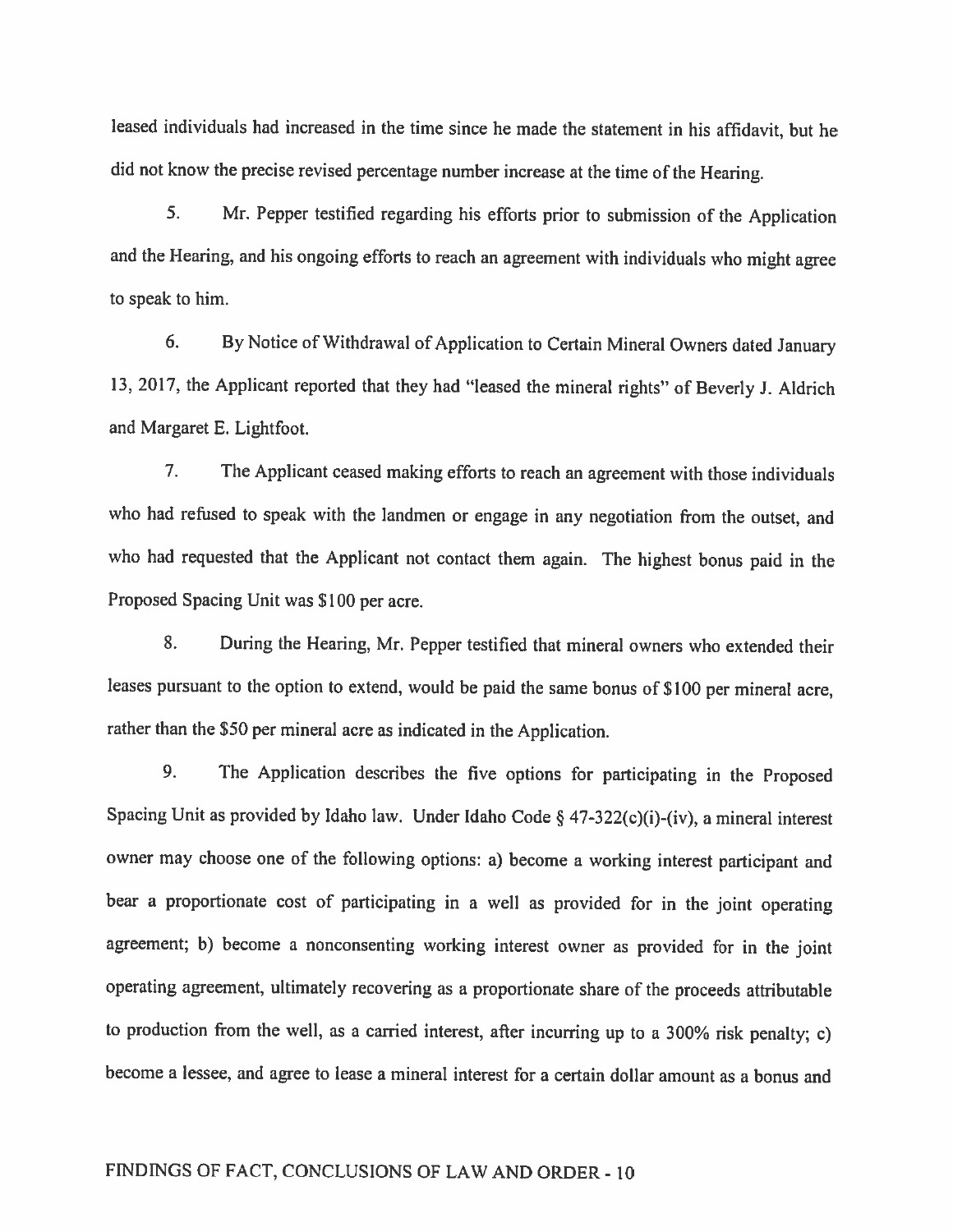receive <sup>a</sup> one-eighth (1/8) royalty on the share of production attributable to the mineral acres leased; d) become an objector, and be deemed to have leased the mineral interest in exchange for <sup>a</sup> 1/8 royalty interest attributable to the net mineral acreage; and e) become <sup>a</sup> mineral interest owner who does not make an election in response to the notice of integration, in which case <sup>a</sup> party will be deemed to have leased their interest in exchange for <sup>a</sup> 1/8 royalty interest attributable to the net mineral acreage and bonus equa<sup>l</sup> to what is paid by the operator to the other mineral interest owners in the Proposed Spacing Unit prior to issuance of any integration order.

10. The Application includes <sup>a</sup> proposed joint operating agreement form ("JOA") as Exhibit <sup>C</sup> and <sup>a</sup> lease form as Exhibit D, and Mr. Pepper testified that the Applicant was seeking <sup>a</sup> 300% risk penalty to be applied to nonconsenting working interest owners. The Applicant's JOA is the same JOA used with its partners.

11. Mr. Pepper testified that the lease form attached to the Application as Exhibit D is the same form of lease, including bonus and royalty amounts, that has been offered to and signed by other mineral owners in the area.

12. In his affidavit and testimony, Mr. Pepper explained that the basis of the 300% penalty imposed on nonconsenting working interest owners is that "[t]he well to be drilled in the unit is <sup>a</sup> 'wildcat' well in an area of limited knowledge of and experience with the geology, entailing higher risk to Applicant than a well drilled in a fully developed area."

13. Mr. Pepper's affidavit describes additional risk factors justifying the 300% risk penalty, including the "technically complex" targeted conventional sand; lack of "developed infrastructure for making product from <sup>a</sup> successful well market ready and transporting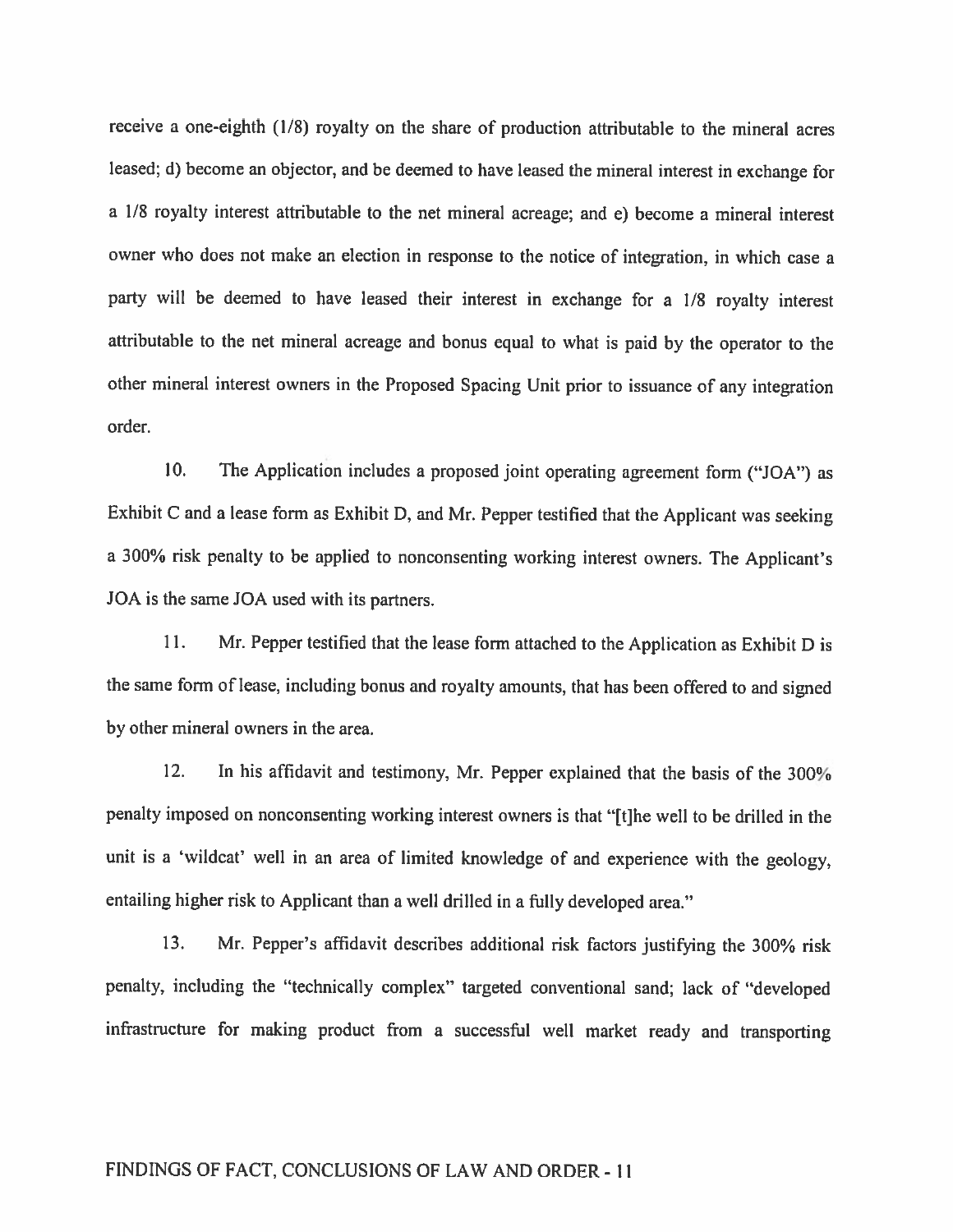product[;]" and "the frontier nature of the <sup>p</sup>lay in which the unit is located," making sourcing of drilling contractors and rigs more expensive.

14. By letter dated January 4, 2017, and addressed to Mr. Thum, Mr. Christian submitted three (3) revisions to the JOA as follows:

a. On page 5, Article Vl.A, "Initial Well," will be returned to its original form without deletion, and the added sentence regarding no initial well and the Participation Agreement between AM Idaho, LLC and Bridge will be deleted.

b. On page 7, Article VI.B.2(b)(ii) and (c), the penalty for nonconsent for the items listed in those subparagraphs will be reduced from 500% to 300%.

c. On page 17b, Article XVI.D.1, the opening <sup>p</sup>hrase will be amended to read, "Except as to the Initial Well, notwithstanding anything in this Operating Agreement to the contrary."

15. The revisions to the JOA are fair and reasonable, and in line with standard industry practice in the greater geographic region.

16. None of the mineral interest owners identified in the Application as Proposed Integration Interests provided comments prior to the Hearing; and none of the mineral owners identified as Proposed Integration Interests attended the Hearing or othenvise participated in the proceedings.

#### III. CONCLUSIONS OF LAW

1. The Idaho Oil and Gas Conservation Act ("Act") applies to all matters affecting oil and gas development on all lands located in the state of Idaho. Idaho Code § 47-3 19.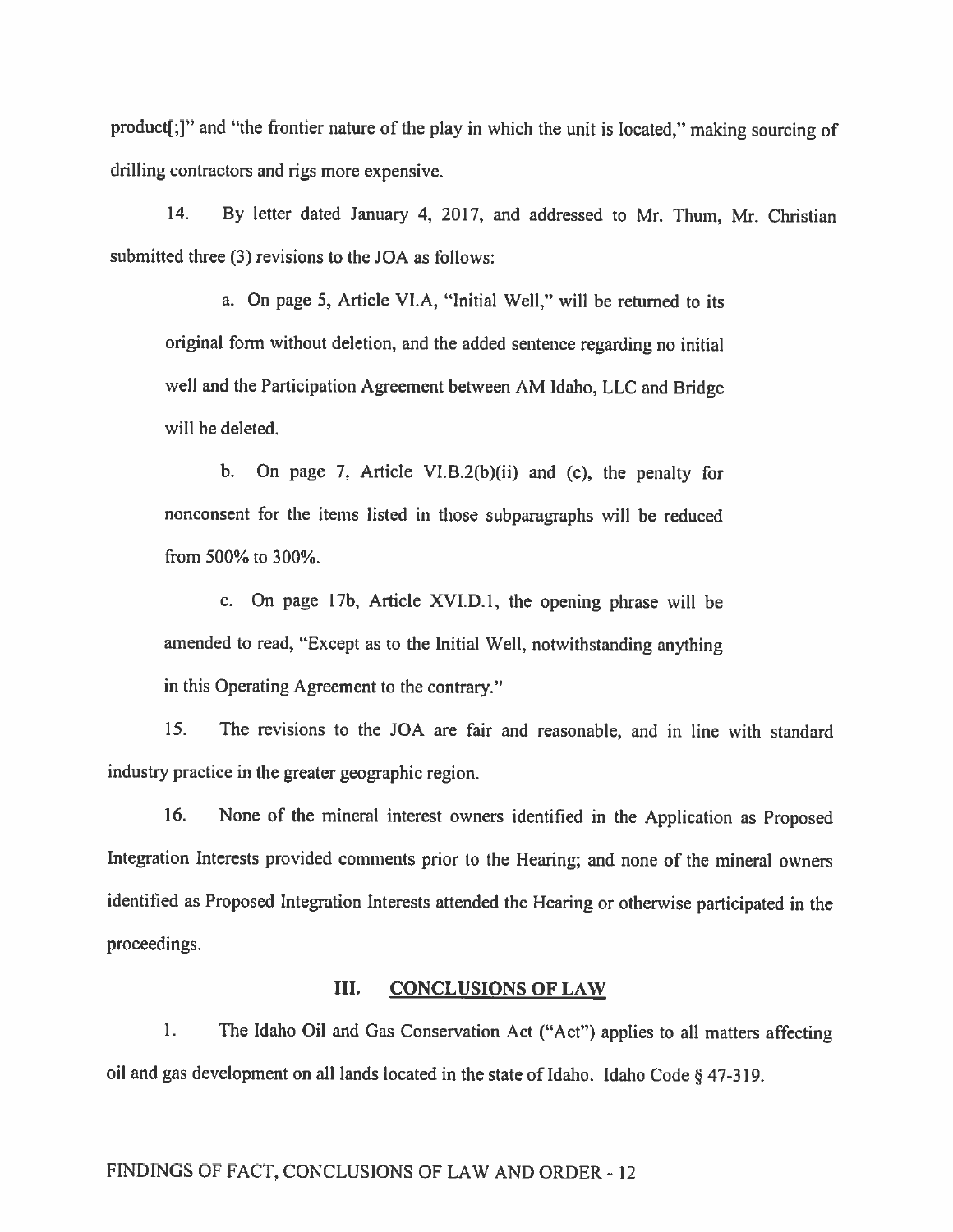2. The Idaho Administrative Procedures Act codified at Title 67, Chapter <sup>52</sup> of the Idaho Code, and the Idaho Rules of Administrative Procedure of the Attorney General, IDAPA 04.11.01, et. seq., also apply to the proceedings, to the extent that neither is superseded by the Act.

3. Under Idaho law, the Oil and Gas Conservation Commission ("Commission") is "authorized to make and enforce rules, regulations, and orders reasonably necessary to prevent waste, protect correlative rights, to govern the practice and procedure before the commission, and otherwise administer [the Act]." Idaho Code § 47-319(8). IDL is the administrative instrumentality of the Commission and the Director of IDL has authority over these proceedings pursuant to Idaho Code §§ 47-321, 47-322(a) and 47-324(c).

4. Idaho law requires that "[a]n order establishing spacing units shall specify the size and shape of the units . . . [that] will, in the opinion of [IOL], result in the efficient and economical development of the pool as a whole." Idaho Code  $\S$  47-321(2).

5. Thus, the Applicant must show sufficient evidence, geologic or otherwise, to establish that the Proposed Spacing Unit can be efficiently and economically drained by one (I) well.

6. Pursuant to the Idaho Administrative Procedures Act, <sup>a</sup> court shall affirm an agency's action unless the decision is "not supported by substantial evidence on the record as <sup>a</sup> whole; or [the decision is] arbitrary, capricious, or an abuse of discretion." Idaho Code § 67- 5279(3)(d)-(e).

7. Based on evidence and testimony presented at the Hearing and in the Application, the record reflects sufficient evidence that the Proposed Spacing Unit can be efficiently drained by one well.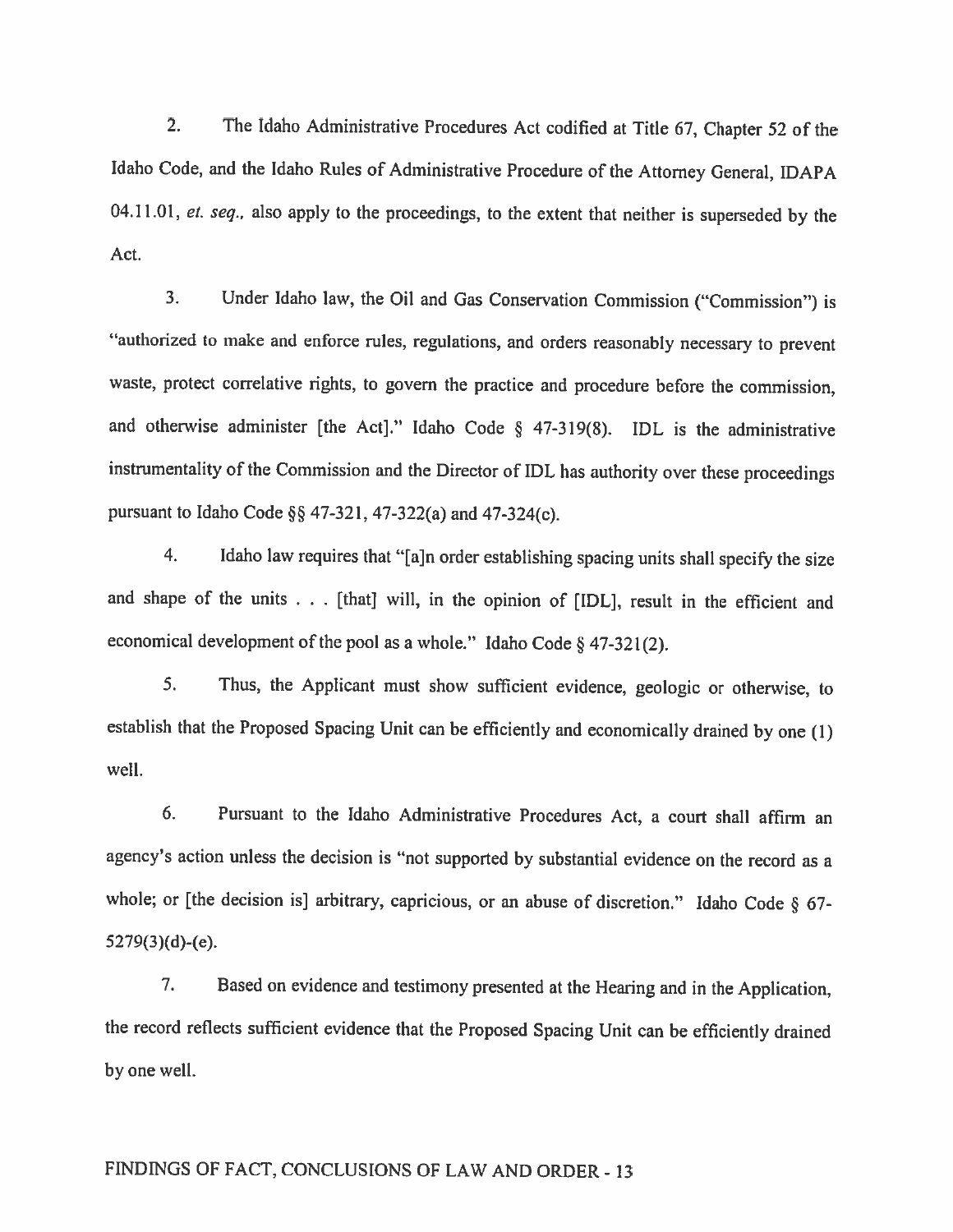8. While many jurisdictions have grappled with the lack of information available in new areas of oil and gas development, most have erred on the side of requiring more than one scientific tool in ascertaining the <sup>p</sup>hysical characteristics and reservoir dynamics necessary to determine the extent of correlative rights and protect the same. See e.g., Hystand v. Industrial Commission, 389 N.W.2d 590 (N.D. 1986); Larsen v. Oil & Gas Conservation Commission, 569 P.2d 87, <sup>92</sup> (Wyo. 1977) (the Wyoming Supreme Court held that minimum findings include "(1) the amount of recoverable oil in the pool; (2) the amount of recoverable oil under the various tracts; (3) the proportion that  $#1$  bears to  $#2$ ; and (4) the amount of oil that can be recovered without waste."); Grace v. Oil Conservation Commission of New Mexico, 531 P.2d 939 (N.M. 1975); and Continental Oil Co. v. Oil Conservation Commission, 373 P.2d 809 (N.M. 1962).

9. The Applicant in this proceeding relied on geophysical readings from seismic studies, correlated with the "Bridge May #1-13 well, which sits on the western edge of the EI/2 of the NEI/4 of [Subject] Section 13." The proximity of the well located in the same Section as the Proposed Spacing Unit increases the likely correlation between the sands found in the drilled well and in the Proposed Spacing Unit.

10. The evidence and testimony presented established the likelihood of <sup>a</sup> productive poo<sup>l</sup> underlying the Proposed Spacing Unit sufficient to support establishing <sup>a</sup> spacing unit to facilitate the orderly development of the Proposed Spacing Unit.

11. No mineral interest owners presented evidence or testimony that they opposed creation of the Proposed Spacing Unit.

12. No portions of the Subject Lands are located within an existing Spacing Unit.

13. Based on the evidence provided at the Hearing and in the Application, and the totality of the circumstances present in the Proposed Spacing Unit, the Director concludes that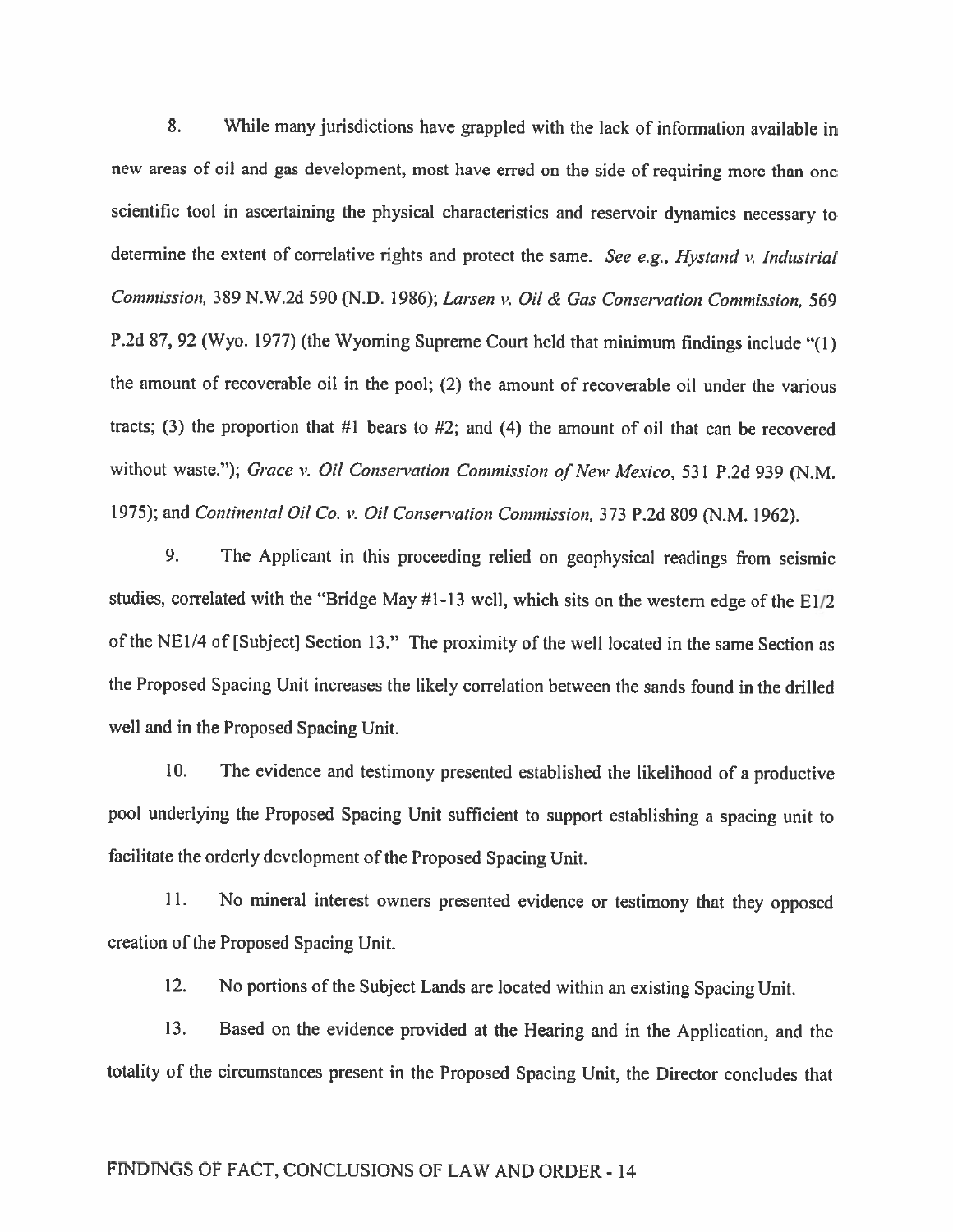the Application meets the minimum requirements for establishing <sup>a</sup> spacing unit as requested in the Application.

14. Idaho law provides that "in the absence of voluntary integration, the department, upon the application of any owner in that proposed spacing unit, shall order integration of all tracts or interests in the spacing unit for drilling of <sup>a</sup> well or wells, development and operation thereof and for the sharing of production therefrom." Idaho Code  $\S$  47-322(a).

15. Under Idaho law, the Applicant is required to obtain an agreement to lease from owners of at least fifty-five percent (55%) of the total mineral interest within the Proposed Spacing Unit. Idaho Code § 47-322(d)(viii).

16. Based on the evidence provided at the Hearing and in the Application, the Director concludes that the Application meets the minimum requirements for integration.

17. Based on the evidence presented, the Director concludes that it is appropriate to integrate the uncommitted mineral interest owners pursuant to Idaho Code § 47-322.

18. The five alternatives for the uncommitted mineral interest owners to participate in the spacing unit are just and reasonable. The Applicant's proposed lease form contains just and reasonable terms to govern the relationship between the Applicants and uncommitted mineral interest owners who lease, fail to make an election, or choose to be objectors. The joint operating agreement with its revised terms contains just and reasonable terms to govern the relationship between the Applicants and the uncommitted mineral interest owners who elect to participate as working interest owners or nonconsenting working interest owners.

19. Given that the drilling of these proposed wells are speculative 'wildcat" wells entailing <sup>a</sup> higher degree of risk; and the significant distance of the well sites from well service contractors and the significant mobilization costs for transporting <sup>a</sup> drill rig, <sup>a</sup> 300% risk penalty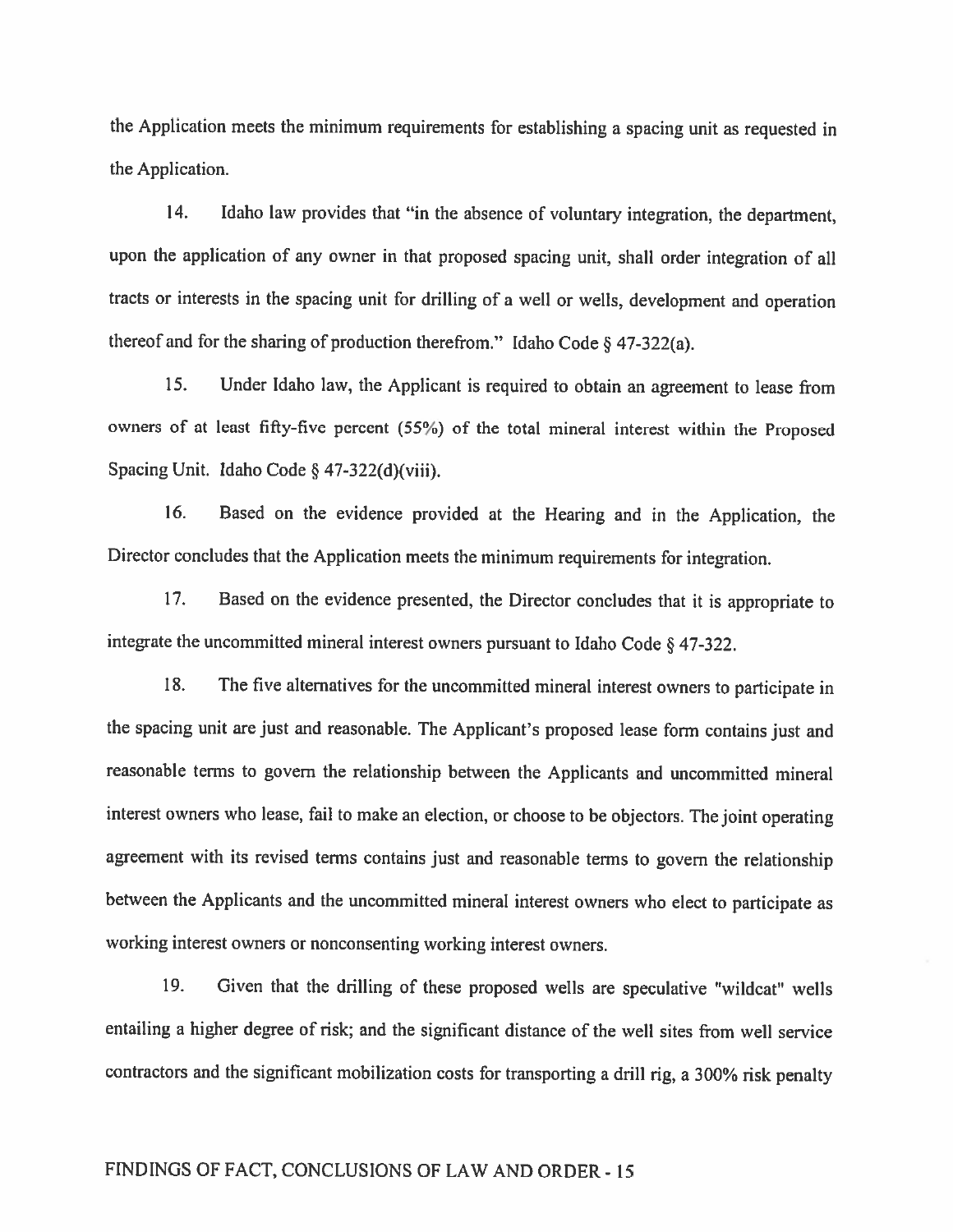is just and reasonable. Thus, the Applicant, as the Operator of the integrated spacing unit, shall be entitled to recover from the interest of any nonconsenting working interest owner three hundred percent (300%) of the nonconsenting working interest owner's share of the cost of drilling and operating the well.

#### IV. ORDER

For the reasons stated above, pursuant to Idaho Code § 47-321 and 47-322 and based on the evidence in the record, the Director HEREBY GRANTS the Applications in Docket No. CC 2016-OGR-0l-006 according to the terms and conditions requested by the Applicants as modified by the terms and conditions contained herein.

A. The Proposed Spacing Unit shall be granted.

B. Only one (1) well shall be drilled to and produced in this spacing unit. The well must be drilled with <sup>a</sup> minimum setback of six hundred sixty (660) feet from the unit boundary.

C, Alta Mesa Services, LP is the designated Operator of the well to be drilled within this spacing unit, and has the exclusive right to drill, equip, and operate the well. Accordingly, all separate tracts within the spacing unit are HEREBY INTEGRATED for the purpose of drilling, developing, and operating <sup>a</sup> well in the spacing unit, and for the sharing of all production therefrom, in accordance with the terms and conditions of the above-captioned order.

**D.** Operations on any portion of a spacing unit will be deemed for all purposes the conduct of operations upon each separately owned tract in the spacing unit.

E. Production allocated or applicable to <sup>a</sup> separately owned tract included in the spacing unit shall, when produced, be deemed for all purposes to have been produced from that tract by <sup>a</sup> well drilled on that tract.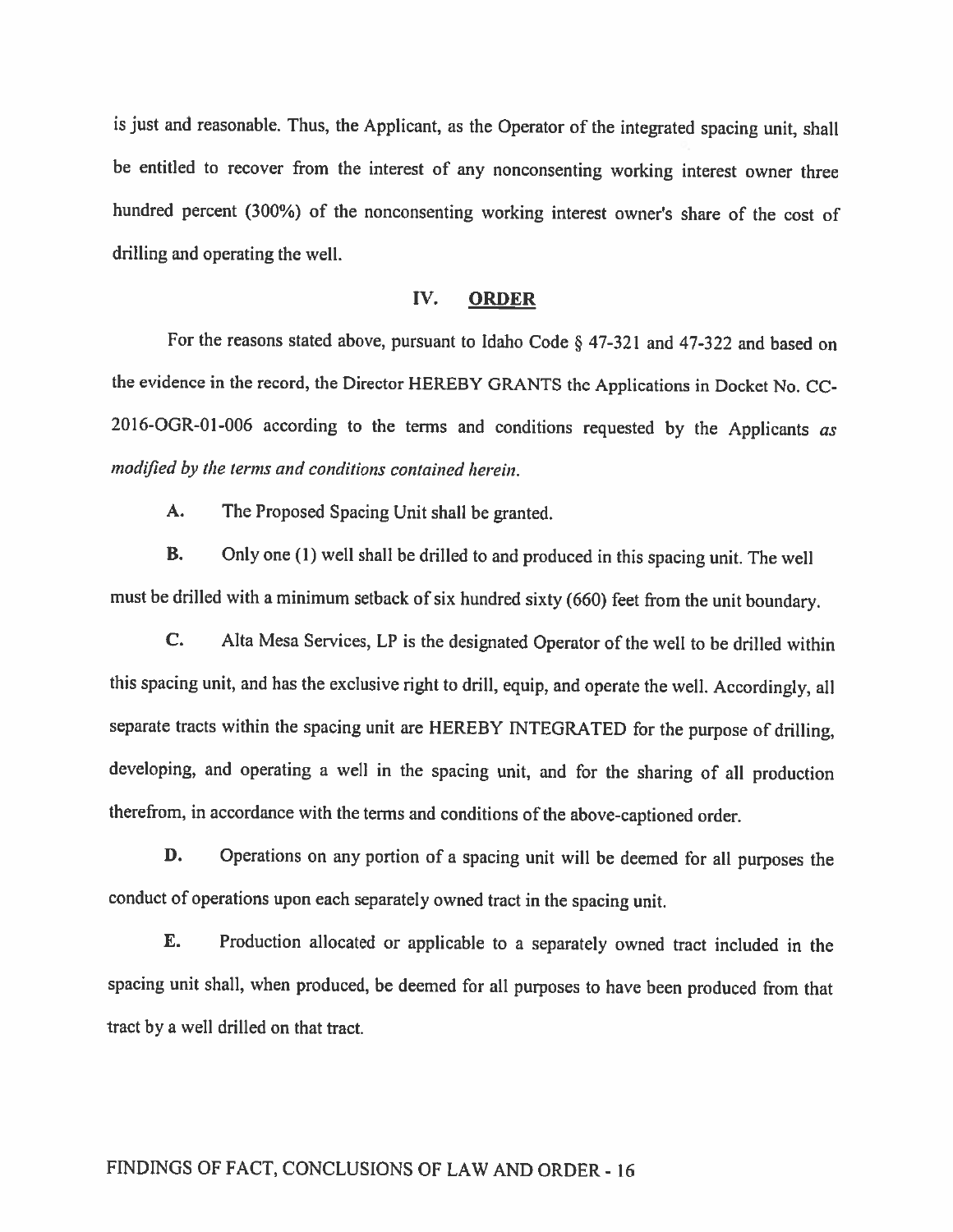F. IT IS HEREBY ORDERED that from and after this date all production from this spacing unit be integrated and allocated among the interest owners therein according to the proportion that each mineral interest owners' net mineral acreage bears.

C. ALL UNCOMMITTED INTEREST OWNERS IN THE SPACING UNIT ARE HEREBY NOTIFIED that they have <sup>30</sup> days from and after the date of the issuance of the above-captioned Order to make known to the Operator, Alta Mesa Services, LP, which of the following options they select for participation in the integrated spacing unit. This selection shall be made in writing, and addressed to:

Alta Mesa Services, LP 15021 Katy Freeway, Suite 400 Houston, TX 77094

by first class mail. Uncommitted mineral interest owners may either choose to participate as: <sup>a</sup> working interest owner; <sup>a</sup> non-consenting working interest owner; <sup>a</sup> leased interest; or as an objector.

A failure to notify the Operator, Alta Mesa Services, LP, within 30 days of this order shall result in that owner's interest being deemed leased. Consistent with Idaho Code § 47-  $322(c)(i)$  - (v), the available participatory options are:

> Participate as <sup>a</sup> working interest owner and pay the proportionate share of the actual costs of drilling and operating a well allocated to the owner's interest in the spacing unit. Working interest owners who share in the costs of drilling and operating the well are entitled to their respective shares of the production of the well. The operator of the integrated spacing unit and working interest owners shall enter into the joint operating agreement approved by the department in this order.

> Participate as a nonconsenting working interest owner, who refuses to share in the risk and actual costs of drilling and operating the well, but desires to participate as <sup>a</sup> working interest owner. Nonconsenting working interest owners are entitled to their respective shares of the production of the well, not to exceed one-eighth (1/8) royalty, until the operator of the integrated spacing unit has recovered three hundred percent (300%) of the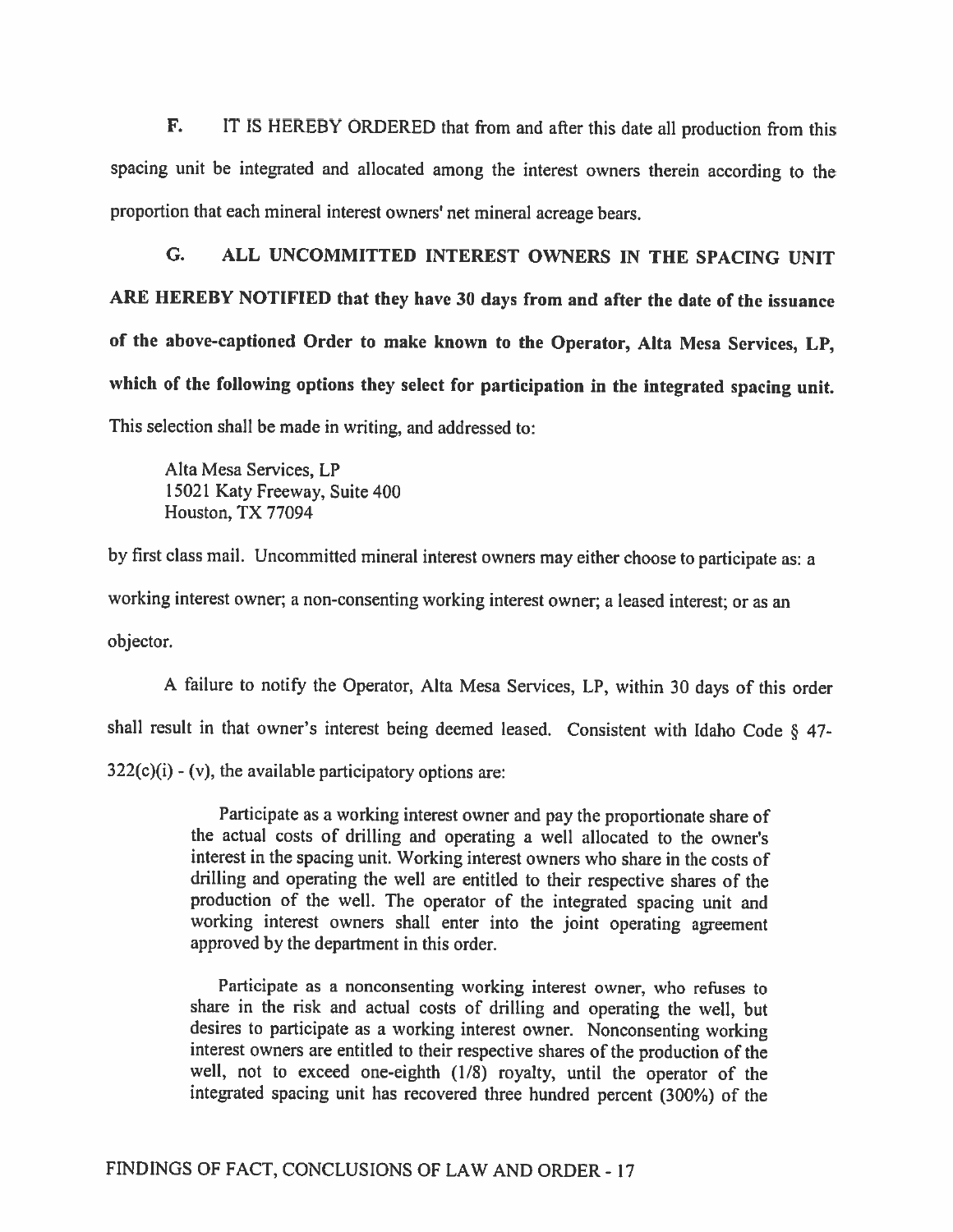nonconsenting working interest owner's share of the cost of drilling and operating the well under the terms set forth in joint operating agreement approved by the department in this order. After all the costs have been recovered by the consenting owners in the spacing unit, the nonconsenting owner is entitled to his respective shares of the production of the well, and shall be liable for his pro rata share of costs as if the nonconsenting owner had originally agreed to pay the costs of drilling and operating the well. The operator of the integrated spacing unit and nonconsenting working interest owners shall enter into <sup>a</sup> joint operating agreement approved by the department in this order.

Enter into <sup>a</sup> lease with the operator of the spacing unit under the terms and conditions in the proposed lease Alta Mesa provided. The owner shall receive one-eighth  $(1/8)$  royalty and \$100 per net mineral acre bonus payment and another \$100 bonus for an extension on the lease term.

Object to any participation or involvement of any kind in the unit. An objecting owner's interest will be deemed leased under the terms and conditions in the integration order. The owner shall receive one-eighth (1/8) royalty. An objecting owner may elect to have any finds to which he or she is entitled to transferred to the STEM action center.

If an owner fails to make an election within the <sup>30</sup> days set forth in this order, such owner's interest will be deemed leased under the terms and conditions in this order. The owner shall receive one-eighth (1/8) royalty and <sup>a</sup> \$100 per net mineral interest acre bonus payment and another \$100 bonus for an extension on the lease term.

If one or more of the owners shall drill, equip, and operate, or operate, or pay the costs of drilling, equipping, and operating, or operating, <sup>a</sup> well for the benefit of another person as provided for the order, then such owners or owner shall be entitled to the share of production from the spacing unit accruing to the interest of such other person, exclusive of <sup>a</sup> royalty not to exceed one-eighth (1/8) of the production, until the market value of such other person's share of the production, exclusive of such royalty, equals the sums payable by or charged to the interest ofsuch other person.

The terms and conditions of the above-described orders are hereby determined to be just and reasonable.